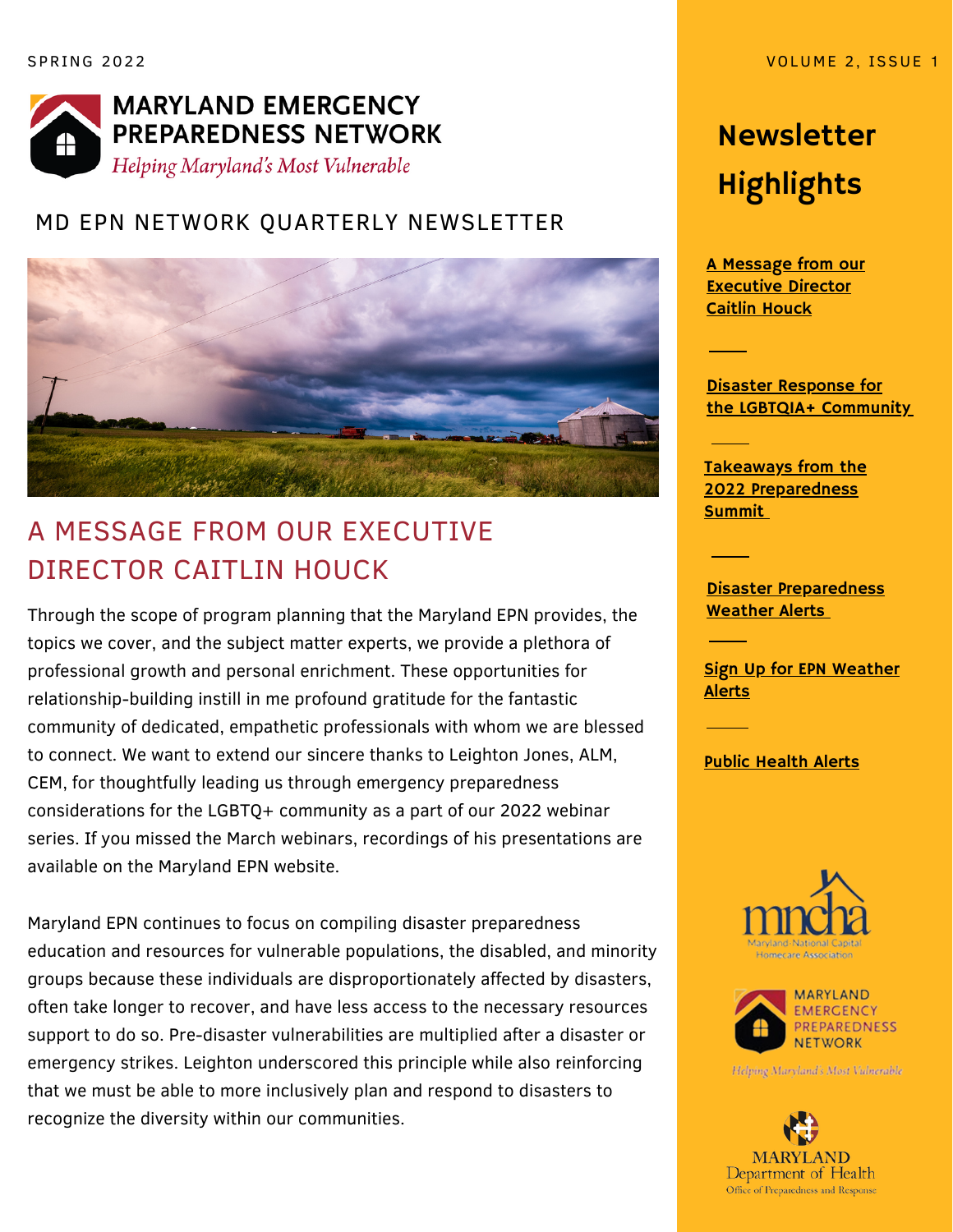<span id="page-1-0"></span>There were many valuable action points that Leighton imparted. However, there are two that have continued to resonate with me:

- If your organization does not already have an inclusion statement, consider drafting one and publicizing it.
- Include community gathering spaces and online connection opportunities in your organization's community response & recovery efforts.

Be well and stay safe!

Warmly, Caitlin

Caitlin Houck



#### DISASTER RESPONSE FOR THE LGBTQIA+ COMMUNITY

## **Healthcare Resouces for LGBTQIA+**

- Chase [Brexton:](https://www.chasebrexton.org/services/center-lgbtq-health-equity) The Center of Excellence on LGBTQ+ [Behavioral](https://www.chasebrexton.org/services/center-lgbtq-health-equity) Health Equity
- MD EPN Resource Guide for Providers serving [LGBTQIA+](https://www.mdemergencyprepnetwork.org/page-1075383)



The LGBTQIA+ Community faces unique challenges in having their health care needs met. They have historically faced discrimination by providers and often encountered difficulties accessing appropriate care. This reality is heightened in disaster response. Maryland EPN Network recently welcomed Leighton Jones, the Director of Emergency Response for Direct Relief, to speak with our network on how our organizations can better respond to the needs of the LGBTQIA+ community in the event of a disaster. The 2 part training was held in March 2022. Disaster [Preparedness](https://www.youtube.com/watch?v=wd8B4f_Jx5U) for the LGBTQ+ Community discussed ways that members of the LGBTQ+ community can be more prepared when a disaster happens and what steps to take now to prepare for a disaster. Consideration for the LGBTQ+ in Your [Organization's/Community's](https://www.youtube.com/watch?v=5dSbQBdAKcg) Emergency Planning and Disaster Response discussed factors that emergency planners, service providers and disaster responders should consider to ensure that the LGBTQIA+ community is included in the response after a disaster. Both webinars and accompanying slides are currently available on the MD EPN [Website](https://www.mdemergencyprepnetwork.org/page-1075383).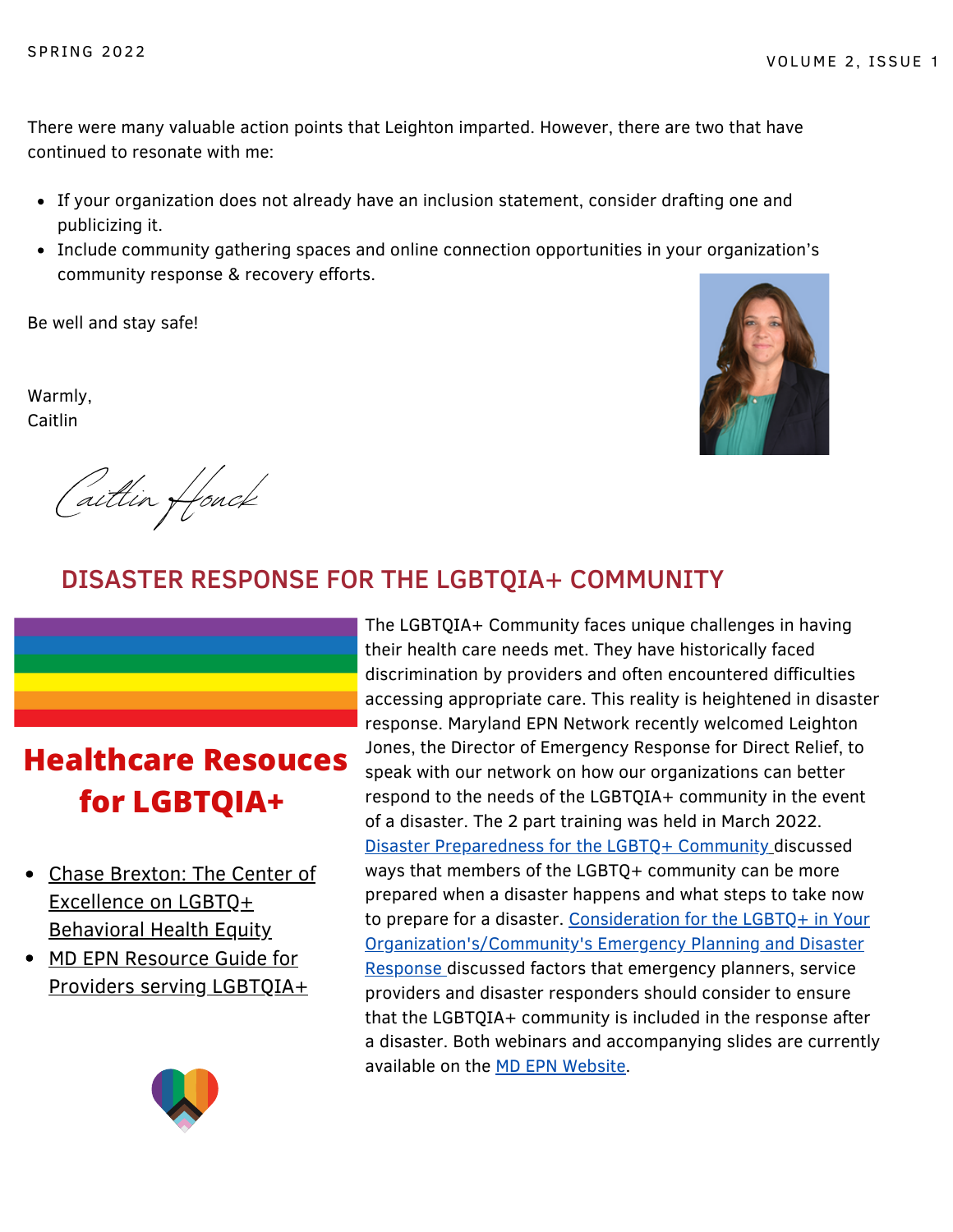#### <span id="page-2-0"></span>TAKEAWAYS FROM THE 2022 PREPAREDNESS SUMMIT

professionals, sit at a crossroads because, though the pandemic response continues, we must examine how The 2022 Preparedness Summit was held from April 4-7 and represented one of the largest national conferences for emergency preparedness managers and public health professionals. Maryland EPN was grateful to participate again this year and hear industry thought leaders discuss topics across the theme of "Reimagining Preparedness in the Era of COVID-19." Home health care providers, like public health we can advance and evolve individually and as a community.

The Summit suggested several keystones in marking this path forward: community-centered response, transformational leadership, and workforce resilience. Agencies and organizations across the healthcare continuum and public health domain should leverage the momentum gained through partnerships during the COVID-19 response to bolster their community-level response efforts by cultivating interprofessional collaboration, sharing resources, and engaging external partners. Leaders must think and show up differently, as fairness and equity become defining issues for organizations. Automating managerial tasks will create space for leaders to focus on relationship-building with employees. Organizations must also systematically invest in cultivating strong leaders by identifying core competencies needed for the future and reimagining the leadership ranks through internal upskilling and external recruitment. And we all must be mindful and intentional about fostering resilience at a personal level so that it is available to us in our professional roles. Ultimately, we must find ways to practice self-care and renew our energy daily, slow down our "doing" to make more room for thinking and learning, and seek opportunities to express gratitude.

#### DISASTER PREPAREDNESS: WEATHER ALERTS

How do you prepare for a weather emergency? Emergency preparedness for weather emergencies involves three stages:

- Make an emergency response plan and familiarize yourself with the most common severe weather risks in your community and the procedures for mitigating the risk to you and your family if catastrophe strikes. MD EPN utilizes resources from the Maryland Department of Health's Office of Preparedness and Response (MDH OP&R), the National Weather Service (NWS), and MEMA (Maryland Emergency Management Agency) to bring you up-to-date weather alerts and alert you when severe weather is approaching your community.
- Utilize the resources below to stay updated on the temperature in your area.
- [Ready.Gov](https://www.ready.gov/severe-weather) Severe Weather Resources on what to do in different severe weather situations so you can know your risk where you live.

MDH OP&R resource page has a wealth of information, including a dedicated section for Home Care Patients, content on Bioterrorism, Emerging Infectious Diseases, and Weather Preparedness. See [Resources](https://health.maryland.gov/preparedness/Pages/Resources.aspx) for more details.